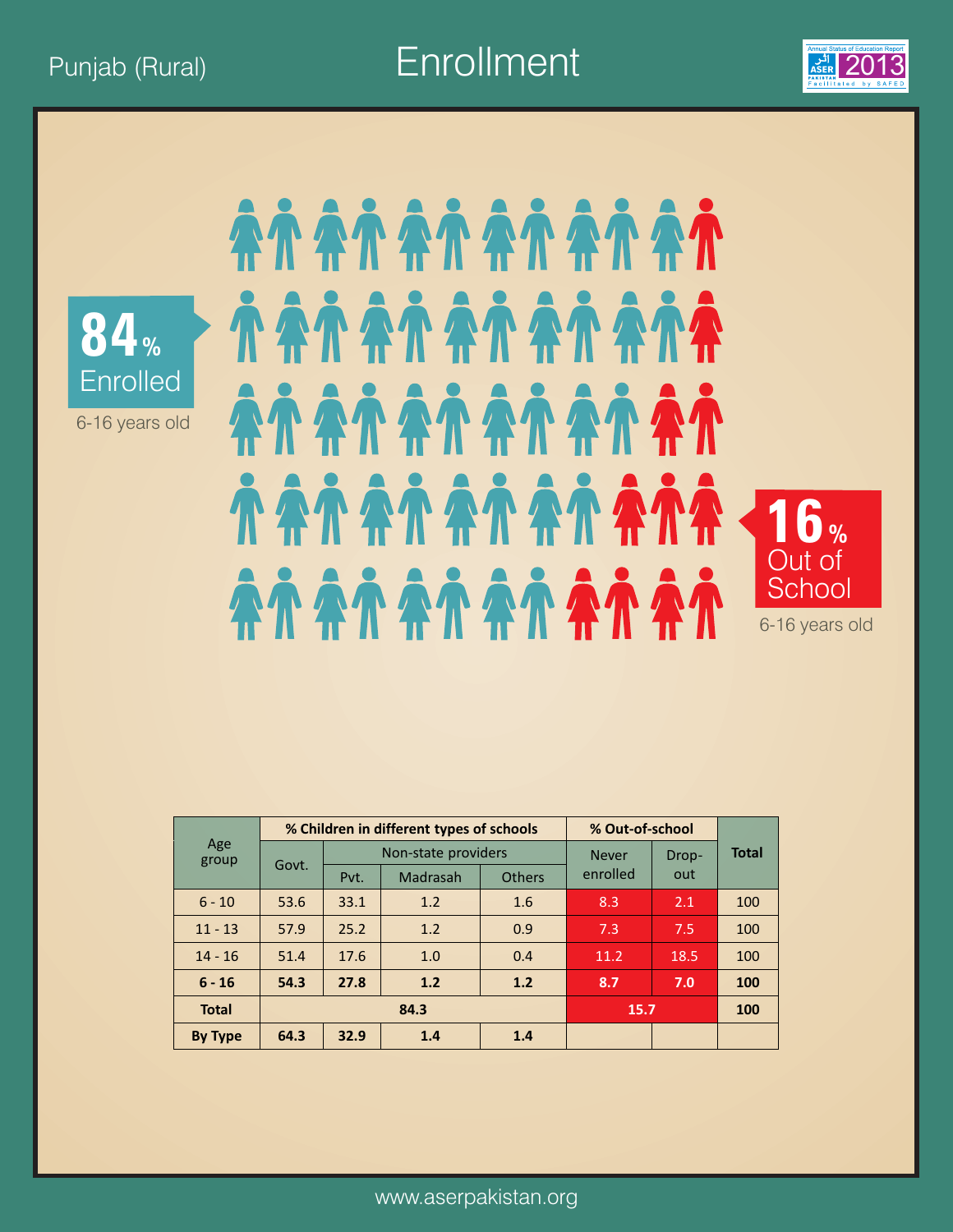Punjab (Rural) **Enrollment** 2013



| School Enrollment and Out of School Children 6-16 Years (%) |       |      |                     |               |                      |                |  |  |
|-------------------------------------------------------------|-------|------|---------------------|---------------|----------------------|----------------|--|--|
| <b>Districts</b>                                            | Govt. |      | Non-state providers |               | Rank*                |                |  |  |
|                                                             |       | Pvt. | <b>Madrasah</b>     | <b>Others</b> | <b>Out-of-School</b> |                |  |  |
| Rajanpur                                                    | 39.8  | 17.4 | 1.8                 | 0.4           | 40.7                 | $\mathbf{1}$   |  |  |
| Dera Ghazi Khan                                             | 39.7  | 28.9 | 0.6                 | 1.0           | 29.8                 | $\overline{2}$ |  |  |
| Chiniot                                                     | 58.1  | 13.0 | 1.1                 | 0.4           | 27.3                 | 3              |  |  |
| <b>Rahim Yar Khan</b>                                       | 52.2  | 18.0 | 0.9                 | 1.7           | 27.2                 | $\overline{4}$ |  |  |
| Bahawalpur                                                  | 42.9  | 16.7 | 8.5                 | 8.1           | 23.8                 | 5              |  |  |
| Lodhran                                                     | 38.3  | 36.0 | 2.6                 | 1.9           | 21.2                 | $6\phantom{a}$ |  |  |
| <b>Multan</b>                                               | 46.9  | 31.2 | 0.8                 | 0.9           | 20.2                 | $\overline{7}$ |  |  |
| Bahawalnager                                                | 55.3  | 21.2 | 1.3                 | 2.3           | 19.8                 | $\bf 8$        |  |  |
| Pakpattan                                                   | 56.0  | 22.7 | 1.5                 | 0.9           | 18.9                 | 9              |  |  |
| <b>Okara</b>                                                | 52.6  | 27.6 | 1.4                 | 0.0           | 18.4                 | 10             |  |  |
| Vehari                                                      | 54.9  | 22.9 | 1.3                 | 2.5           | 18.3                 | 11             |  |  |
| Khushab                                                     | 57.4  | 23.6 | 0.6                 | 0.2           | 18.2                 | 12             |  |  |
| <b>Muzaffar Garh</b>                                        | 51.4  | 27.4 | 0.9                 | 2.7           | 17.6                 | 13             |  |  |
| Jhang                                                       | 52.0  | 29.2 | 1.2                 | 1.9           | 15.6                 | 14             |  |  |
| Mianwali                                                    | 59.3  | 23.3 | 0.8                 | 1.0           | 15.5                 | 15             |  |  |
| <b>Bhakkar</b>                                              | 62.8  | 19.3 | 0.6                 | 1.9           | 15.3                 | 16             |  |  |
| <b>Kasur</b>                                                | 48.6  | 34.6 | 1.1                 | 1.6           | 14.1                 | 17             |  |  |
| Khanewal                                                    | 60.8  | 24.2 | 0.4                 | 1.7           | 12.9                 | 18             |  |  |
| Sargodha                                                    | 65.5  | 22.1 | 0.3                 | 0.0           | 12.0                 | 19             |  |  |
| Sahiwal                                                     | 62.6  | 22.8 | 1.0                 | 1.7           | 11.9                 | 20             |  |  |
| <b>Sialkot</b>                                              | 36.0  | 51.2 | 0.6                 | 0.3           | 11.9                 | 21             |  |  |
| Lahore                                                      | 44.9  | 41.9 | 1.6                 | 0.2           | 11.4                 | 22             |  |  |
| Layyah                                                      | 64.4  | 23.4 | 0.3                 | 0.5           | 11.4                 | 23             |  |  |
| <b>Hafizabad</b>                                            | 59.0  | 28.4 | 0.7                 | 0.6           | 11.3                 | 24             |  |  |
| Nankana Sahib                                               | 48.6  | 35.7 | 0.4                 | 4.4           | 11.0                 | 25             |  |  |
| Faisalabad                                                  | 60.5  | 28.0 | 0.7                 | 0.0           | 10.9                 | 26             |  |  |
| <b>Attock</b>                                               | 62.8  | 25.6 | 0.9                 | 0.0           | 10.6                 | 27             |  |  |
| Jehlum                                                      | 66.3  | 22.6 | 0.6                 | 0.2           | 10.3                 | 28             |  |  |
| Sheikhupura                                                 | 51.1  | 38.5 | 0.5                 | 0.1           | 9.7                  | 29             |  |  |
| T.T.Singh                                                   | 79.3  | 11.3 | 0.1                 | 0.0           | 9.4                  | 30             |  |  |
| Mandi Bahuddin                                              | 64.5  | 26.2 | 0.8                 | 0.2           | 8.3                  | 31             |  |  |
| Rawalpindi                                                  | 54.5  | 37.2 | 0.9                 | 0.1           | 7.3                  | 32             |  |  |
| Chakwal                                                     | 53.6  | 39.0 | 0.6                 | 0.1           | 6.7                  | 33             |  |  |
| Gujranwala                                                  | 47.3  | 45.3 | 0.8                 | 0.1           | 6.6                  | 34             |  |  |
| Narowal                                                     | 46.8  | 46.4 | 0.7                 | 0.2           | 5.9                  | 35             |  |  |
| Gujrat                                                      | 68.4  | 25.6 | 0.9                 | 0.2           | 5.1                  | 36             |  |  |

\*Ranking is based on out-of-school children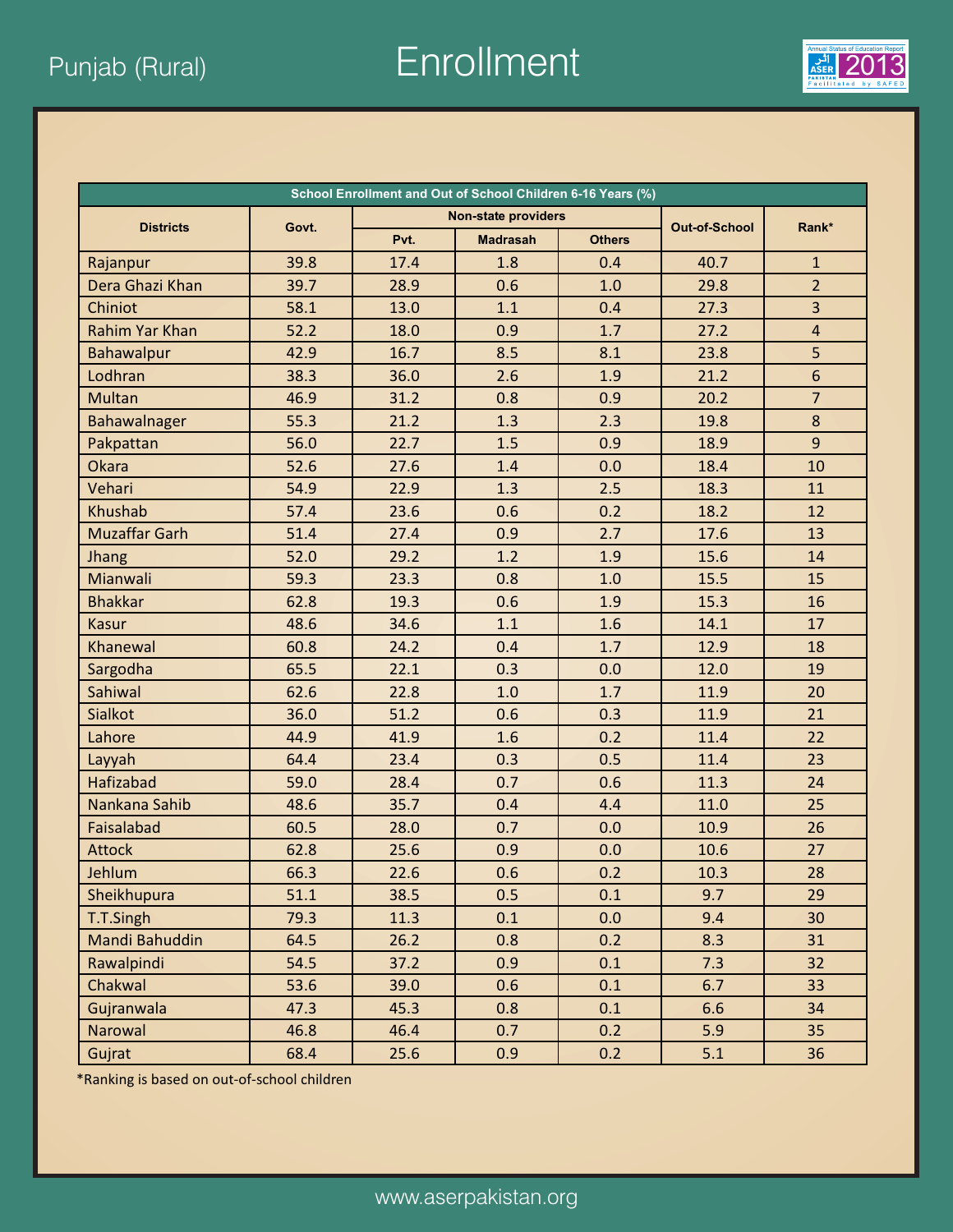



# children in class 5 can read **Story** fluently in Urdu **66%**

| Class-wise % children who can read |                                                                     |         |              |                  |              |       |  |  |  |  |
|------------------------------------|---------------------------------------------------------------------|---------|--------------|------------------|--------------|-------|--|--|--|--|
| <b>Class</b>                       | Nothing                                                             | Letters | <b>Words</b> | <b>Sentences</b> | <b>Story</b> | Total |  |  |  |  |
| $\mathbf{1}$                       | 30.1                                                                | 34.6    | 25.4         | 5.7              | 4.1          | 100   |  |  |  |  |
| $\overline{2}$                     | 12.1                                                                | 22.5    | 37.3         | 16.0             | 12.1         | 100   |  |  |  |  |
| 3                                  | 5.2                                                                 | 12.5    | 29.5         | 26.0             | 26.8         | 100   |  |  |  |  |
| $\overline{4}$                     | 3.2                                                                 | 6.0     | 17.2         | 28.0             | 45.5         | 100   |  |  |  |  |
| 5                                  | 2.0                                                                 | 3.6     | 8.8          | 19.8             | 65.8         | 100   |  |  |  |  |
| 6                                  | 2.2                                                                 | 2.8     | 5.8          | 14.0             | 75.3         | 100   |  |  |  |  |
| $\overline{7}$                     | 1.5                                                                 | 2.4     | 4.2          | 10.8             | 81.1         | 100   |  |  |  |  |
| 8                                  | 2.0                                                                 | 2.2     | 2.7          | 6.7              | 86.4         | 100   |  |  |  |  |
| 9                                  | 1.3                                                                 | 1.4     | 2.1          | 5.3              | 89.8         | 100   |  |  |  |  |
| 10                                 | 2.1                                                                 | 3.5     | 1.7          | 3.0              | 89.7         | 100   |  |  |  |  |
|                                    | How to read: 9.8 % (5.7+4.1) children of class 1 can read sentences |         |              |                  |              |       |  |  |  |  |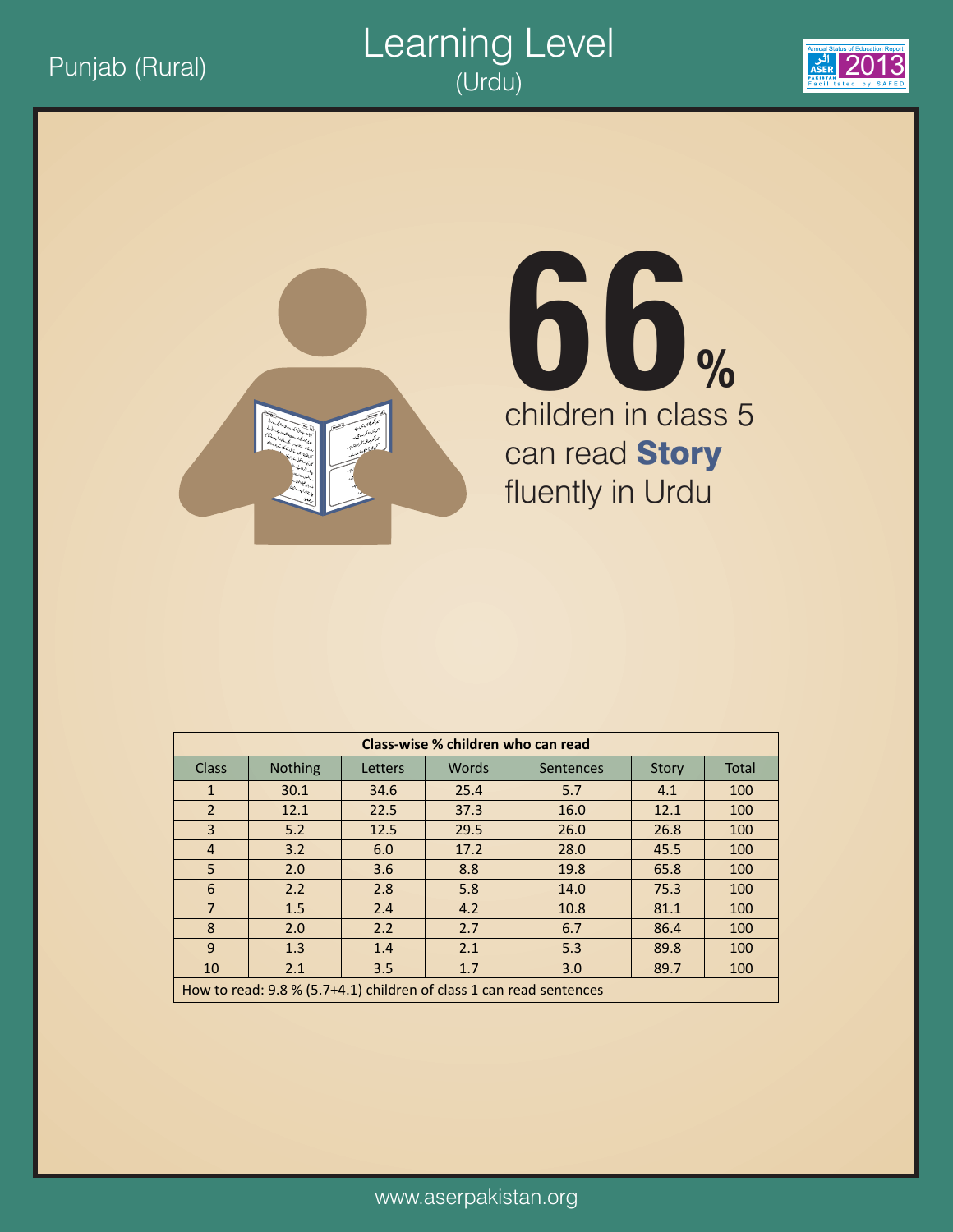### Punjab (Rural) 2013 Learning Level (Urdu)



| Reading levels -Language for children (Class 5) |                |                |              |                  |              |                         |  |  |  |
|-------------------------------------------------|----------------|----------------|--------------|------------------|--------------|-------------------------|--|--|--|
| <b>Districts</b>                                | <b>Nothing</b> | <b>Letters</b> | <b>Words</b> | <b>Sentences</b> | <b>Story</b> | Rank*                   |  |  |  |
| Hafizabad                                       | 0.9            | $\mathbf 0$    | 3.7          | 12.8             | 82.6         | $\mathbf{1}$            |  |  |  |
| <b>Attock</b>                                   | 0.0            | 1.6            | 1.6          | 14.3             | 82.5         | $\overline{2}$          |  |  |  |
| Chakwal                                         | 2.9            | 1.0            | 4.9          | 9.7              | 81.6         | $\overline{\mathbf{3}}$ |  |  |  |
| Nankana Sahib                                   | 0.0            | 0.0            | 1.9          | 17.5             | 80.6         | $\overline{4}$          |  |  |  |
| Mandi Bahuddin                                  | 1.3            | 3.2            | 7.0          | 10.2             | 78.3         | 5                       |  |  |  |
| Bahawalnager                                    | 1.1            | 1.1            | 5.6          | 16.7             | 75.6         | $6\phantom{a}$          |  |  |  |
| Lodhran                                         | 2.2            | 1.1            | 10.9         | 10.9             | 75.0         | $\overline{7}$          |  |  |  |
| Layyah                                          | 3.9            | 5.2            | 4.6          | 11.8             | 74.5         | 8                       |  |  |  |
| Khanewal                                        | 1.9            | 1.0            | 4.8          | 19.0             | 73.3         | $\overline{9}$          |  |  |  |
| Mianwali                                        | 0.7            | 0.0            | 4.3          | 21.7             | 73.2         | 10                      |  |  |  |
| Sargodha                                        | 0.0            | 4.5            | 13.4         | 10.7             | 71.4         | 11                      |  |  |  |
| <b>Rahim Yar Khan</b>                           | 2.7            | 2.7            | 13.7         | 9.6              | 71.2         | 12                      |  |  |  |
| Rajanpur                                        | 10.8           | 4.8            | 3.6          | 10.8             | 69.9         | 13                      |  |  |  |
| Lahore                                          | 1.0            | 0.0            | 6.7          | 22.9             | 69.5         | 14                      |  |  |  |
| Bahawalpur                                      | 2.3            | 3.4            | 6.9          | 18.4             | 69.0         | 15                      |  |  |  |
| Jhang                                           | 0.9            | 3.6            | 7.1          | 20.5             | 67.9         | 16                      |  |  |  |
| Rawalpindi                                      | 2.9            | 2.9            | 8.6          | 18.1             | 67.6         | 17                      |  |  |  |
| <b>Bhakkar</b>                                  | 0.0            | 1.0            | 4.8          | 26.9             | 67.3         | 18                      |  |  |  |
| Vehari                                          | 1.0            | 2.9            | 9.5          | 20.0             | 66.7         | 19                      |  |  |  |
| Chiniot                                         | 4.6            | 3.1            | 7.7          | 20.0             | 64.6         | 20                      |  |  |  |
| Pakpattan                                       | 1.7            | 0.0            | 10.3         | 24.8             | 63.2         | 21                      |  |  |  |
| T.T.Singh                                       | 3.8            | 17.6           | 6.3          | 9.4              | 62.9         | 22                      |  |  |  |
| <b>Multan</b>                                   | 0.8            | 0.0            | 10.7         | 26.4             | 62.0         | 23                      |  |  |  |
| Sheikhupura                                     | 3.9            | 1.0            | 12.6         | 21.4             | 61.2         | 24                      |  |  |  |
| Narowal                                         | 2.6            | 1.3            | 9.1          | 26.0             | 61.0         | 25                      |  |  |  |
| <b>Kasur</b>                                    | 0.9            | 0.9            | 4.4          | 34.2             | 59.6         | 26                      |  |  |  |
| Jehlum                                          | 0.9            | 2.8            | 12.8         | 23.9             | 59.6         | 27                      |  |  |  |
| Dera Ghazi Khan                                 | 1.1            | 3.4            | 19.5         | 17.2             | 58.6         | 28                      |  |  |  |
| Sialkot                                         | 1.2            | 6.0            | 21.4         | 15.5             | 56.0         | 29                      |  |  |  |
| <b>Muzaffar Garh</b>                            | 6.2            | 5.2            | 9.3          | 24.7             | 54.6         | 30                      |  |  |  |
| Faisalabad                                      | 0.0            | 4.8            | 9.6          | 31.7             | 53.8         | 31                      |  |  |  |
| Khushab                                         | 1.0            | 4.0            | 15.0         | 28.0             | 52.0         | 32                      |  |  |  |
| Gujrat                                          | 1.6            | 4.0            | 15.2         | 30.4             | 48.8         | 33                      |  |  |  |
| Sahiwal                                         | 1.0            | 4.9            | 9.7          | 35.9             | 48.5         | 34                      |  |  |  |
| Gujranwala                                      | 6.2            | 15.0           | 11.5         | 21.2             | 46.0         | 35                      |  |  |  |
| Okara                                           | 1.3            | 10.4           | 22.1         | 23.4             | 42.9         | 36                      |  |  |  |

How to read: 95.4% (12.8+82.6) children of class 5 can read sentences in Hafizabad

\*Ranking is based on children's ability to read story.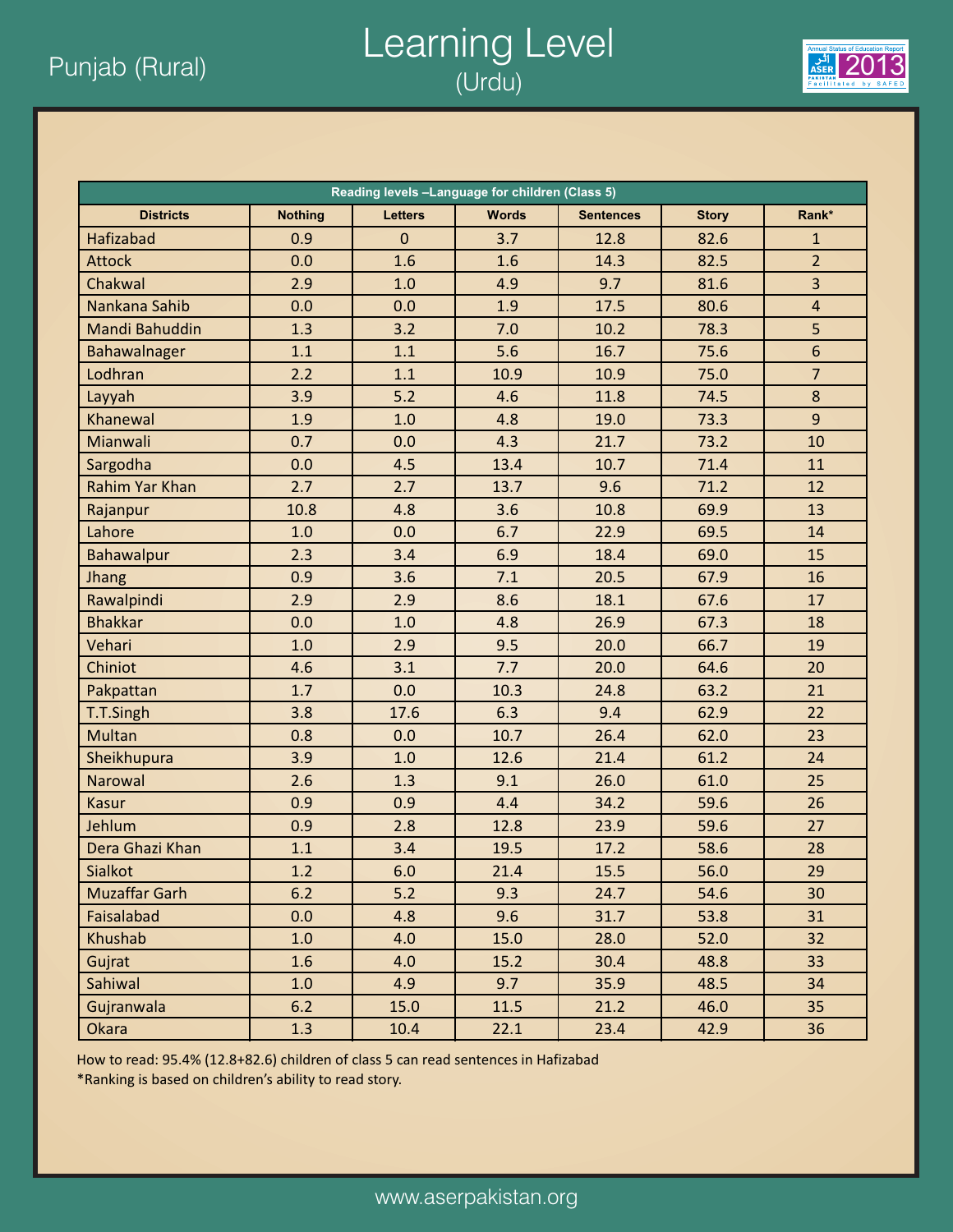### Punjab (Rural) 2013 Learning Level (English)







children in class 5 can read **Sentences** fluently in English

| Class-wise % children who can read |                                                                   |         |       |              |           |              |  |  |  |
|------------------------------------|-------------------------------------------------------------------|---------|-------|--------------|-----------|--------------|--|--|--|
| <b>Class</b>                       |                                                                   | Letters |       | <b>Words</b> |           | <b>Total</b> |  |  |  |
|                                    | <b>Nothing</b>                                                    | Capital | Small |              | Sentences |              |  |  |  |
| $\mathbf{1}$                       | 33.4                                                              | 24.5    | 25.3  | 12.4         | 4.4       | 100          |  |  |  |
| $\mathcal{P}$                      | 15.1                                                              | 16.0    | 28.0  | 28.9         | 11.9      | 100          |  |  |  |
| 3                                  | 7.6                                                               | 9.5     | 20.6  | 37.1         | 25.2      | 100          |  |  |  |
| 4                                  | 4.4                                                               | 4.8     | 12.9  | 34.2         | 43.7      | 100          |  |  |  |
| 5                                  | 2.9                                                               | 3.8     | 6.2   | 25.1         | 62.1      | 100          |  |  |  |
| 6                                  | 3.1                                                               | 2.4     | 4.3   | 16.9         | 73.2      | 100          |  |  |  |
| $\overline{7}$                     | 2.1                                                               | 2.0     | 3.3   | 12.6         | 79.9      | 100          |  |  |  |
| 8                                  | 3.1                                                               | 2.3     | 2.5   | 7.2          | 85.0      | 100          |  |  |  |
| 9                                  | 1.6                                                               | 1.4     | 2.3   | 4.3          | 90.3      | 100          |  |  |  |
| 10                                 | 3.3                                                               | 2.1     | 2.2   | 3.9          | 88.6      | 100          |  |  |  |
|                                    | How to read: 16.8 % (12.4+4.4) children of class 1 can read words |         |       |              |           |              |  |  |  |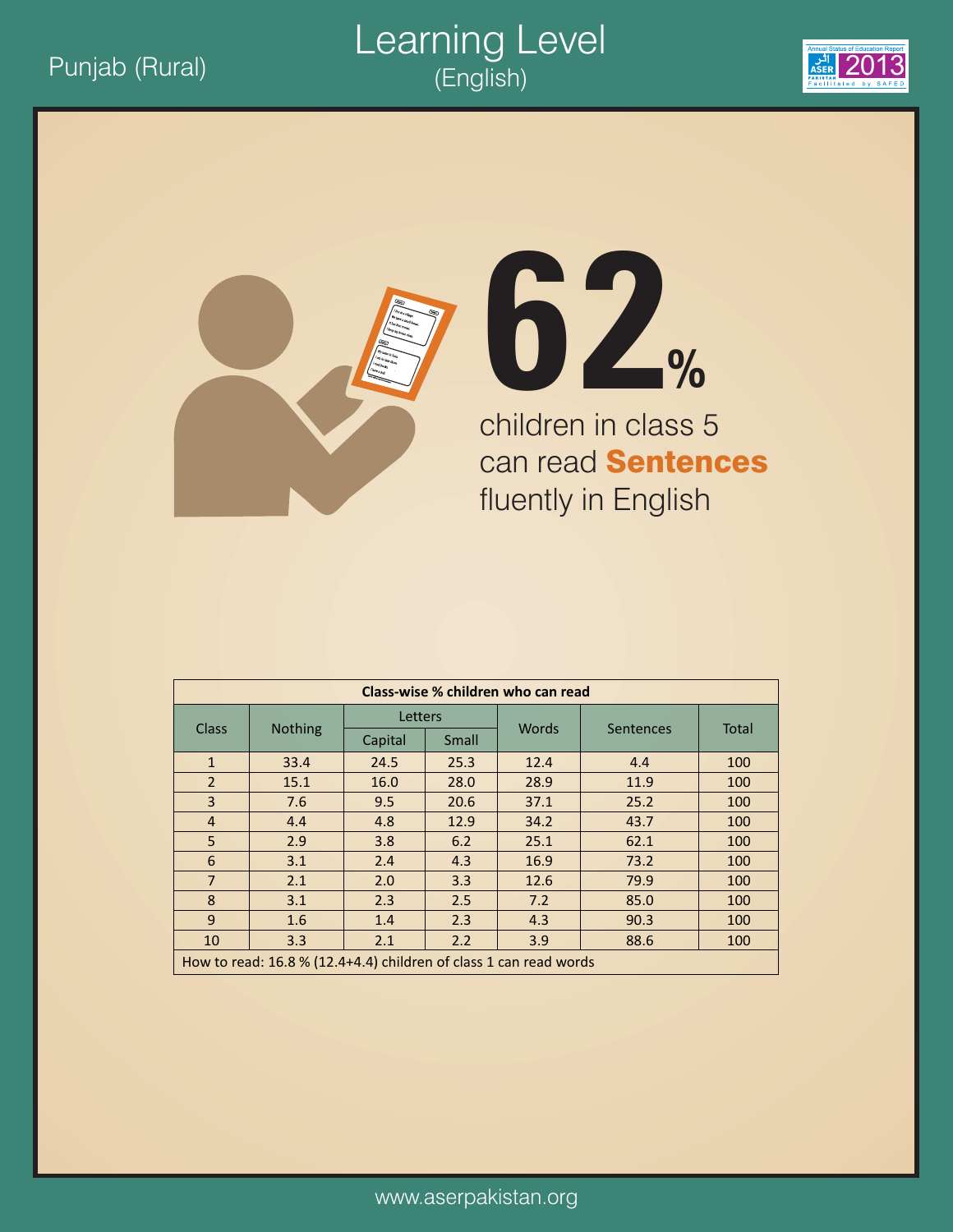### Punjab (Rural) **2013**<br>*Punjab (Rural)* (English) Learning Level (English)



| Reading levels -English for children (Class 5) |                |                |                |              |                  |                         |  |  |  |
|------------------------------------------------|----------------|----------------|----------------|--------------|------------------|-------------------------|--|--|--|
| <b>Districts</b>                               | <b>Nothing</b> |                | <b>Letters</b> | <b>Words</b> |                  | Rank*                   |  |  |  |
|                                                |                | <b>Capital</b> | <b>Small</b>   |              | <b>Sentences</b> |                         |  |  |  |
| Nankana Sahib                                  | 0.0            | 0.0            | 1.0            | 19.4         | 79.6             | $\mathbf{1}$            |  |  |  |
| <b>Attock</b>                                  | 0.0            | 2.4            | 0.8            | 17.5         | 79.4             | $\overline{2}$          |  |  |  |
| Bahawalnager                                   | 1.1            | 1.1            | 4.5            | 14.6         | 78.7             | $\overline{\mathbf{3}}$ |  |  |  |
| Bahawalpur                                     | 1.2            | 4.7            | 2.3            | 15.1         | 76.7             | $\overline{4}$          |  |  |  |
| <b>Mandi Bahuddin</b>                          | 4.5            | 1.3            | 2.6            | 16.7         | 75.0             | 5                       |  |  |  |
| Chakwal                                        | 1.9            | 2.9            | 5.8            | 14.6         | 74.8             | $6\phantom{a}$          |  |  |  |
| Vehari                                         | 1.9            | 2.9            | 4.9            | 17.5         | 72.8             | $\overline{7}$          |  |  |  |
| <b>Hafizabad</b>                               | 0.0            | 2.7            | 0.9            | 25.5         | 70.9             | 8                       |  |  |  |
| Lodhran                                        | 2.2            | 1.1            | 4.3            | 21.7         | 70.7             | 9                       |  |  |  |
| Rawalpindi                                     | 1.9            | 3.7            | 4.7            | 20.6         | 69.2             | 10                      |  |  |  |
| Khanewal                                       | 1.9            | 0.9            | 5.6            | 23.4         | 68.2             | 11                      |  |  |  |
| Lahore                                         | 1.0            | 2.9            | 5.9            | 23.5         | 66.7             | 12                      |  |  |  |
| <b>Bhakkar</b>                                 | 1.9            | 1.0            | 2.9            | 27.6         | 66.7             | 13                      |  |  |  |
| T.T.Singh                                      | 4.4            | 17.0           | 6.9            | 6.9          | 64.8             | 14                      |  |  |  |
| <b>Rahim Yar Khan</b>                          | 2.8            | 2.8            | 8.3            | 22.2         | 63.9             | 15                      |  |  |  |
| Layyah                                         | 4.7            | 2.7            | 3.4            | 26.2         | 63.1             | 16                      |  |  |  |
| Sheikhupura                                    | 2.0            | 0.0            | 10.9           | 24.8         | 62.4             | 17                      |  |  |  |
| Rajanpur                                       | 14.1           | 2.4            | 1.2            | 20.0         | 62.4             | 18                      |  |  |  |
| Narowal                                        | 2.6            | 3.9            | 6.5            | 24.7         | 62.3             | 19                      |  |  |  |
| <b>Multan</b>                                  | 1.7            | 0.8            | 9.9            | 27.3         | 60.3             | 20                      |  |  |  |
| Chiniot                                        | 3.0            | 1.5            | 7.6            | 28.8         | 59.1             | 21                      |  |  |  |
| Pakpattan                                      | 1.7            | 6.0            | 6.9            | 26.7         | 58.6             | 22                      |  |  |  |
| Mianwali                                       | 0.7            | 3.6            | 4.4            | 32.8         | 58.4             | 23                      |  |  |  |
| Jhang                                          | 0.9            | 0.9            | 5.3            | 35.4         | 57.5             | 24                      |  |  |  |
| <b>Sialkot</b>                                 | 5.9            | 9.4            | 10.6           | 17.6         | 56.5             | 25                      |  |  |  |
| Faisalabad                                     | 0.0            | 1.9            | 6.7            | 35.6         | 55.8             | 26                      |  |  |  |
| Sargodha                                       | 1.8            | 5.4            | 6.2            | 31.2         | 55.4             | 27                      |  |  |  |
| Jehlum                                         | 2.7            | 4.5            | 10.9           | 27.3         | 54.5             | 28                      |  |  |  |
| Gujrat                                         | 4.1            | 4.1            | 6.5            | 31.7         | 53.7             | 29                      |  |  |  |
| <b>Muzaffar Garh</b>                           | 7.3            | 0.0            | 6.2            | 33.3         | 53.1             | 30                      |  |  |  |
| Sahiwal                                        | 3.9            | 3.9            | 8.8            | 30.4         | 52.9             | 31                      |  |  |  |
| Dera Ghazi Khan                                | 6.9            | 6.9            | 14.9           | 23.0         | 48.3             | 32                      |  |  |  |
| Kasur                                          | 1.7            | 0.9            | 4.3            | 47.0         | 46.1             | 33                      |  |  |  |
| Gujranwala                                     | 8.8            | 12.4           | 12.4           | 23.0         | 43.4             | 34                      |  |  |  |
| Okara                                          | 6.5            | 9.1            | 16.9           | 26.0         | 41.6             | 35                      |  |  |  |
| Khushab                                        | 0.0            | 5.1            | 8.1            | 45.5         | 41.4             | 36                      |  |  |  |

How to read: 99.0% (19.4+79.6) children of class 5 can read words in Nankana Sahib \*Ranking is based on children's ability to read sentences.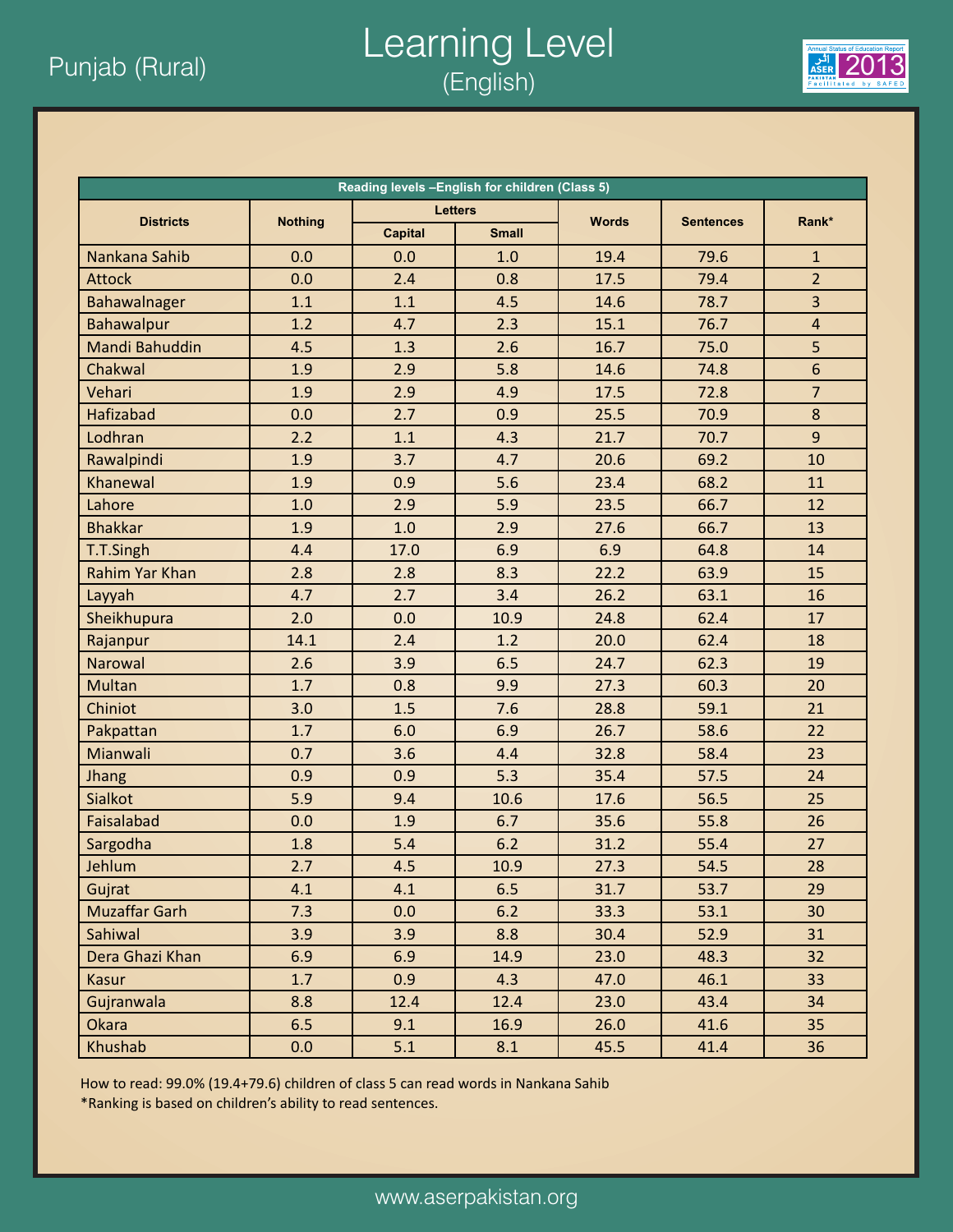#### <u>Punjab (Rural)</u> 2013 (Arithmetic) 2013 Learning Level (Arithmetic)





# children in class 5 can do 2 digit Division **56%**

| Class-wise % children who can do |                                                                     |                    |       |                 |                 |              |  |  |  |
|----------------------------------|---------------------------------------------------------------------|--------------------|-------|-----------------|-----------------|--------------|--|--|--|
|                                  |                                                                     | Number recognition |       | Subtraction (2) | <b>Division</b> |              |  |  |  |
| <b>Class</b>                     | <b>Nothing</b>                                                      | $1 - 9$            | 10-99 | Digits)         | (2 digits)      | <b>Total</b> |  |  |  |
| $\mathbf{1}$                     | 29.8                                                                | 31.8               | 30.7  | 4.5             | 3.3             | 100          |  |  |  |
| $\overline{2}$                   | 12.1                                                                | 18.7               | 43.2  | 17.5            | 8.3             | 100          |  |  |  |
| $\overline{3}$                   | 6.0                                                                 | 9.9                | 33.7  | 31.1            | 19.2            | 100          |  |  |  |
| $\overline{4}$                   | 3.5                                                                 | 5.4                | 21.0  | 34.4            | 35.7            | 100          |  |  |  |
| 5                                | 2.6                                                                 | 3.6                | 10.1  | 27.5            | 56.3            | 100          |  |  |  |
| 6                                | 2.3                                                                 | 2.2                | 8.0   | 19.8            | 67.7            | 100          |  |  |  |
| $\overline{7}$                   | 1.8                                                                 | 1.9                | 6.5   | 15.9            | 74.0            | 100          |  |  |  |
| 8                                | 1.7                                                                 | 1.5                | 4.3   | 10.6            | 81.8            | 100          |  |  |  |
| 9                                | 1.2                                                                 | 0.8                | 3.0   | 8.9             | 86.0            | 100          |  |  |  |
| 10                               | 2.5                                                                 | 2.6                | 2.9   | 5.8             | 86.2            | 100          |  |  |  |
|                                  | How to read: 7.8 % (4.5+3.3) children of class 1 can do subtraction |                    |       |                 |                 |              |  |  |  |